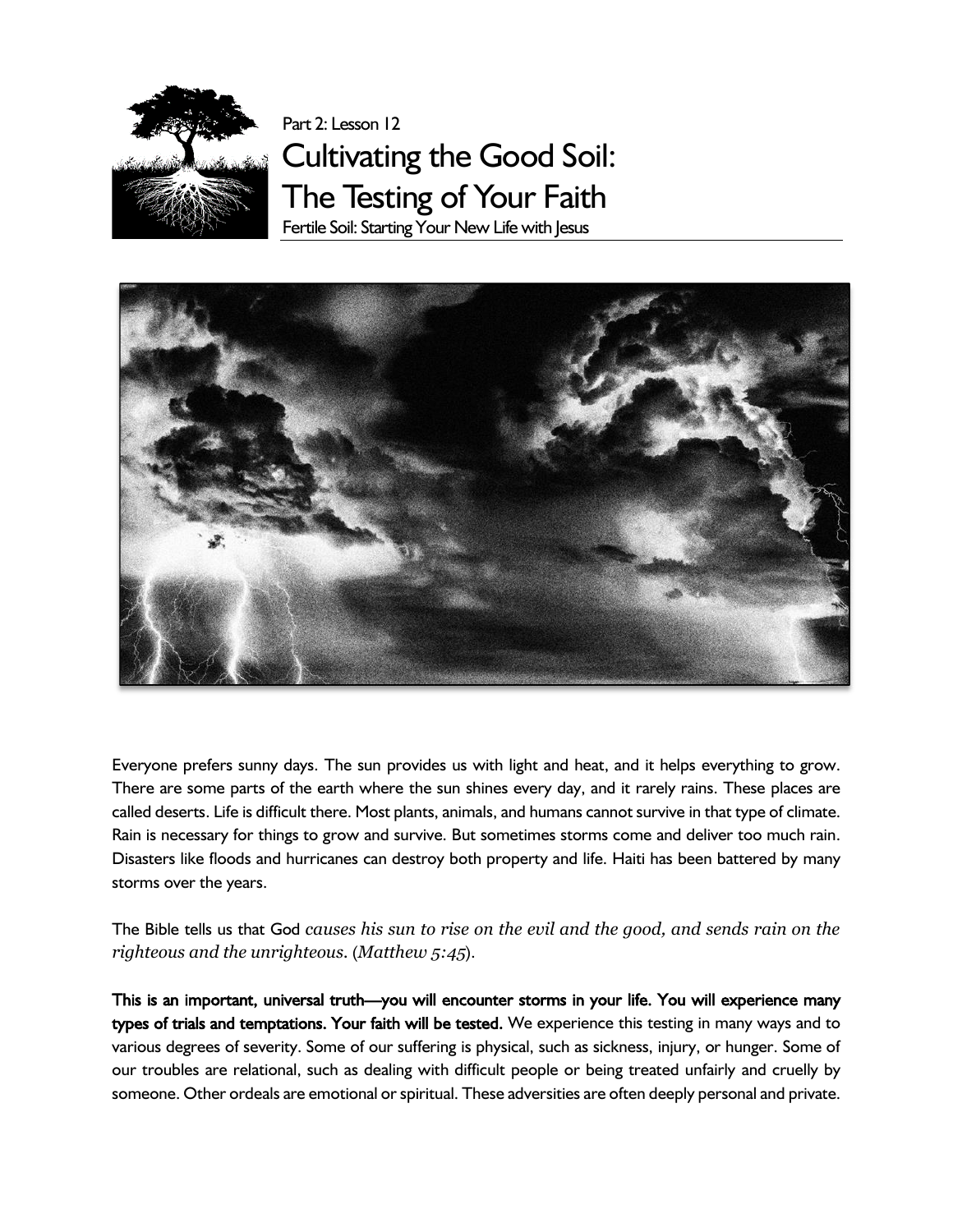Some hardships are the result of an unforeseen accident while others are the consequences of poor decisions. There may be times when fear, sadness, grief, loneliness, and pain will tempt you to disobey God or to abandon your faith.

God's word warns us, "*Dear friends, do not be surprised at the fiery ordeal that has come on you to test you, as though something strange were happening to you*" (*1 Peter 4:12*).

When the Bible uses the word "testing," it is referring to many kinds of trials and temptations that we will encounter. Christianity is not an escape from pain, adversity, and misfortune. Even though difficulties occur, you are never alone. You can know God as your source of strength, comfort, and purpose. You can be confident that God will help you to face your struggles, to stand strong, and to provide a way of deliverance.

# YOUR GROWTH GOAL



**In this lesson, you will learn that:**

- **1) God is with you when you are tested**
- **2) God will help you overcome when you are tested**
- **3) God has a greater purpose when you are tested.**



**Before you go any further, stop and ask God to help you understand His Word, to help you experience His presence, and to become the person He wants you to be.**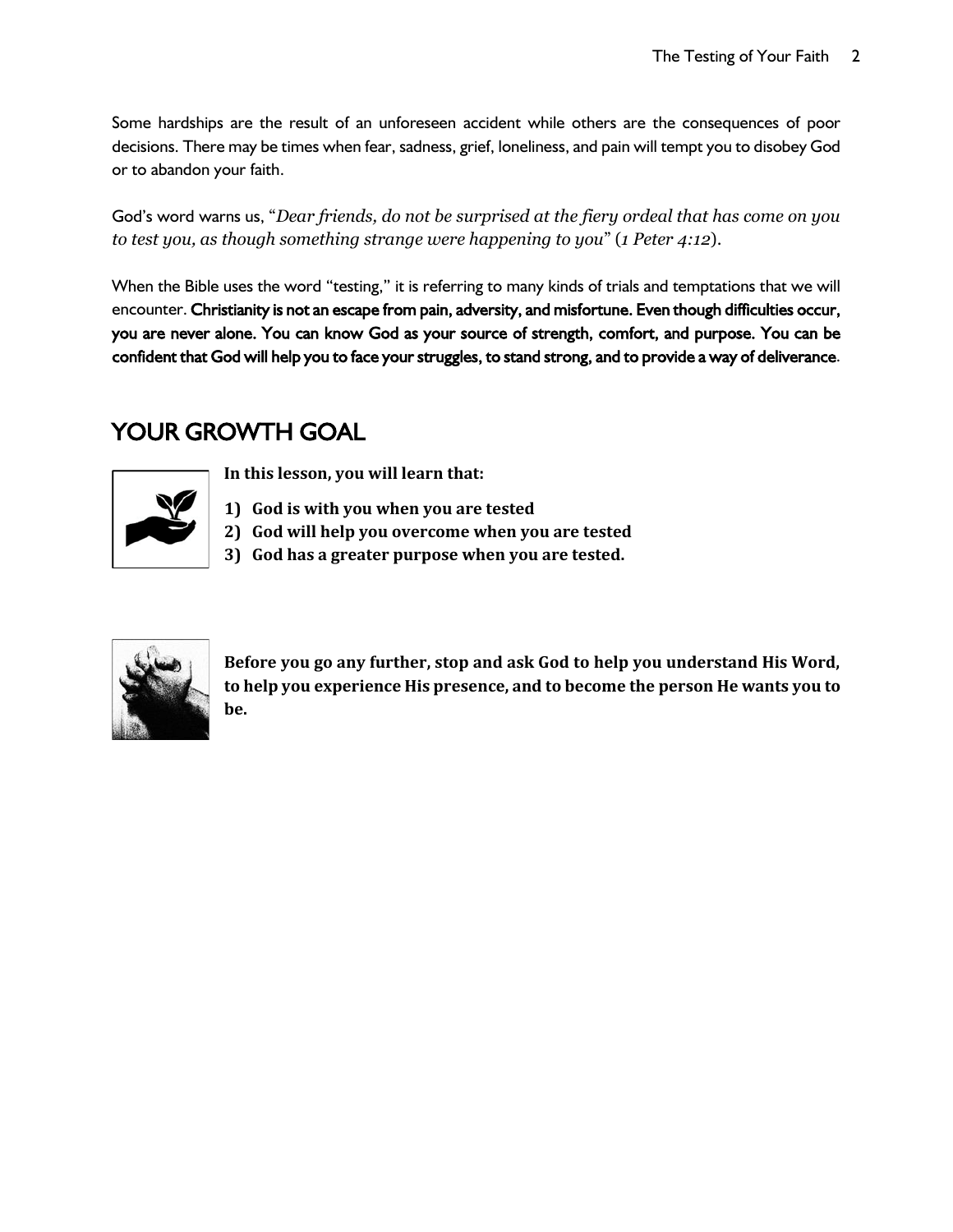# STORIES OF JESUS' TEMPTATION AND SUFFERING



Would it surprise you to know that God understands your trials and temptations? He understands them because He experienced them deeply. He was tempted by the devil, and He suffered torture and murder. Read the following stories about Jesus' testing.

### Jesus' Temptation

*Jesus, full of the Holy Spirit, left the Jordan and was led by the Spirit into the wilderness, where for forty days he was tempted by the devil. He ate nothing during those days, and at the end of them he was hungry.*

*The devil said to him, "If you are the Son of God, tell this stone to become bread." Jesus answered, "It is written: 'Man shall not live on bread alone.'"*

*The devil led him up to a high place and showed him in an instant all the kingdoms of the world. And he said to him, "I will give you all their authority and splendor; it has been given to me, and I can give it to anyone I want to. If you worship me, it will all be yours."*

*Jesus answered, "It is written: 'Worship the Lord your God and serve him only.'"*

*The devil led him to Jerusalem and had him stand on the highest point of the temple. "If you are the Son of God," he said, "throw yourself down from here. For it is written:*

- *"'He will command his angels concerning you*
	- *to guard you carefully;*

*they will lift you up in their hands,*

 *so that you will not strike your foot against a stone.'"*

*Jesus answered, "It is said: 'Do not put the Lord your God to the test.'"*

*When the devil had finished all this tempting, he left him until an opportune time* (*Luke 4:1- 13*).

### Jesus Mocked and Beaten

*Then the governor's soldiers took Jesus into the Praetorium and gathered the whole company of soldiers around him. They stripped him and put a scarlet robe on him, and then twisted together a crown of thorns and set it on his head. They put a staff in his right hand. Then they knelt in front of him and mocked him. "Hail, king of the Jews!" they said. They spit on him, and took the staff and struck him on the head again and again. After they had mocked him, they took off the robe and put his own clothes on him. Then they led him away to crucify him (Matthew 27:27-31).*

### Jesus Crucified

*As the soldiers led him away, they seized Simon from Cyrene, who was on his way in from the country, and put the cross on him and made him carry it behind Jesus. A large number of people followed him, including women who mourned and wailed for him. Jesus turned and said*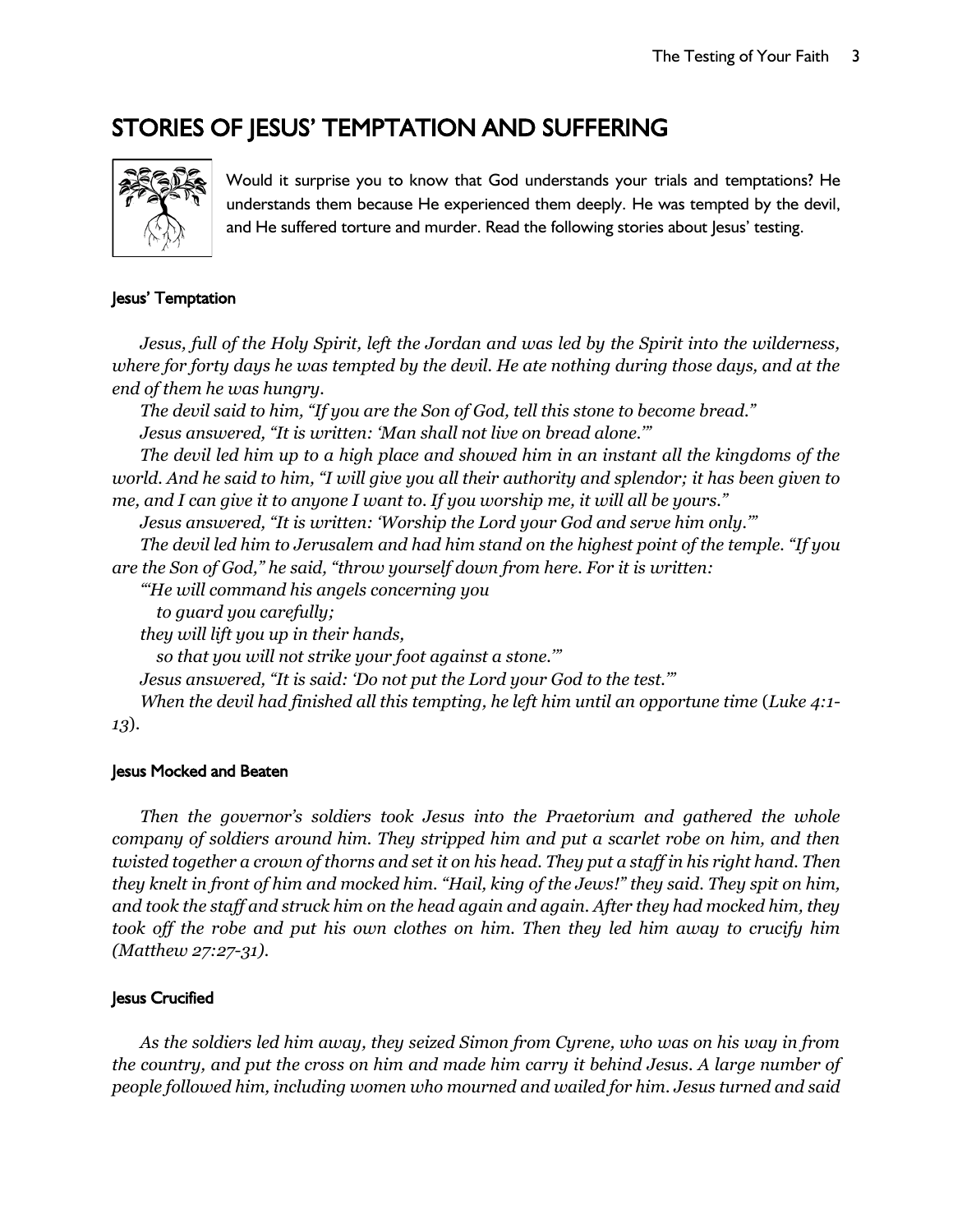*to them, "Daughters of Jerusalem, do not weep for me; weep for yourselves and for your children. . . .*

*Two other men, both criminals, were also led out with him to be executed. When they came to the place called the Skull, they crucified him there, along with the criminals—one on his right, the other on his left. Jesus said, "Father, forgive them, for they do not know what they are doing." And they divided up his clothes by casting lots.*

*The people stood watching, and the rulers even sneered at him. They said, "He saved others; let him save himself if he is God's Messiah, the Chosen One."*

*The soldiers also came up and mocked him. They offered him wine vinegar and said, "If you are the king of the Jews, save yourself."*

*There was a written notice above him, which read: this is the king of the Jews.*

*One of the criminals who hung there hurled insults at him: "Aren't you the Messiah? Save yourself and us!"*

*But the other criminal rebuked him. "Don't you fear God," he said, "since you are under the same sentence? We are punished justly, for we are getting what our deeds deserve. But this man has done nothing wrong."*

*Then he said, "Jesus, remember me when you come into your kingdom."*

*Jesus answered him, "Truly I tell you, today you will be with me in paradise"* (*Luke 23:26- 28, 32-43*).



#### Jesus' Death

*It was now about noon, and darkness came over the whole land until three in the afternoon, for the sun stopped shining. And the curtain of the temple was torn in two. Jesus called out with a loud voice, "Father, into your hands I commit my spirit." When he had said this, he breathed his last.*

*The centurion, seeing what had happened, praised God and said, "Surely this was a righteous man." When all the people who had gathered to witness this sight saw what took place, they beat their breasts and went away* (*Luke 23:44-48*).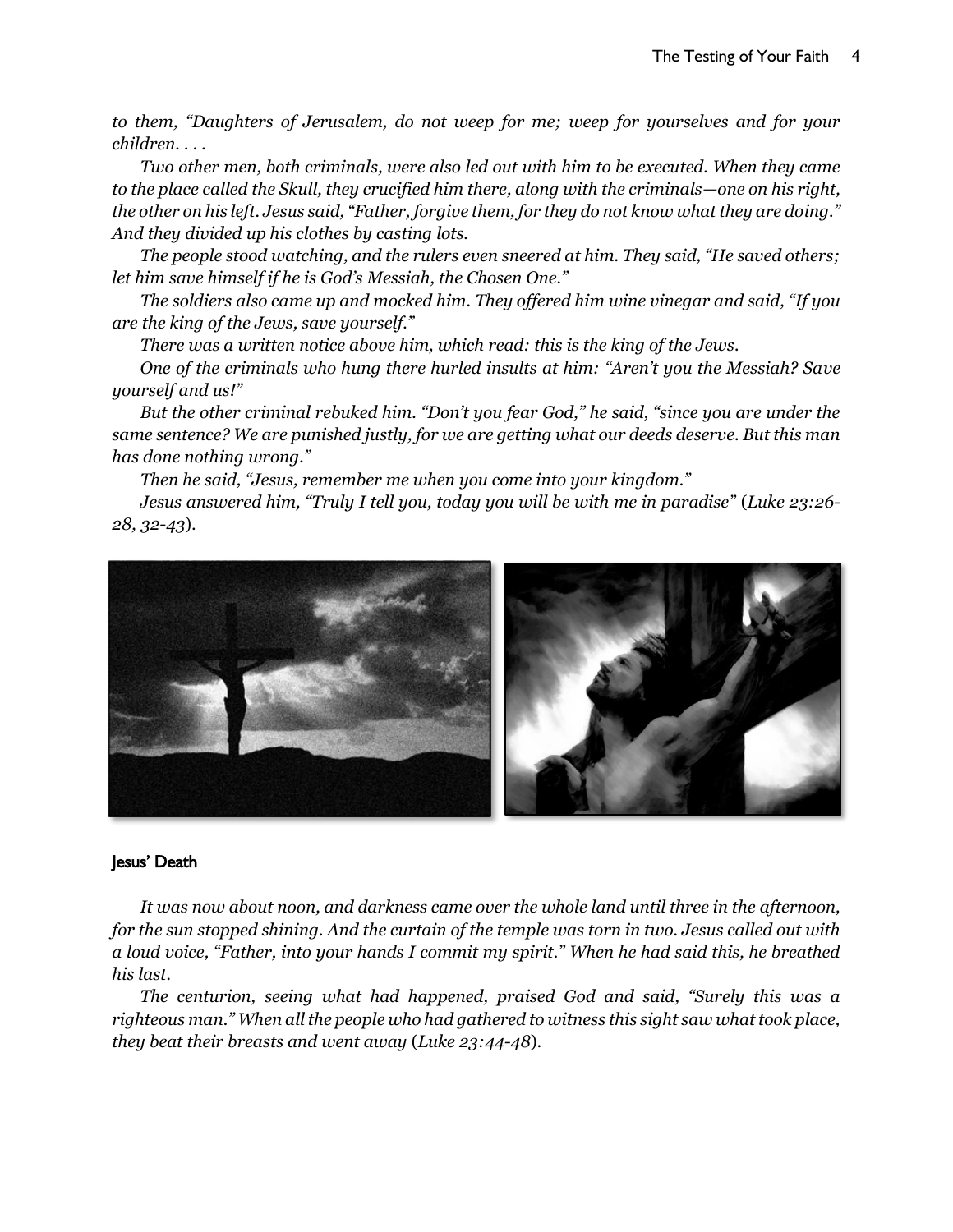## Questions to Consider:



Privately, take some time to think about the following questions. Write your personal responses to each question in the spaces provided. If you are studying in a group, talk about your responses with the other people.

### How did the devil tempt Jesus?



How did Jesus resist the devil's temptations?

Looking closer at the stories of Jesus' death, how did He suffer physically? How did He suffer emotionally and spiritually?

### Why do you think Jesus went through these temptations and sufferings?

As Christians, we face and fight our trials and temptations differently from the world. We understand suffering differently than Vodou and respond in completely opposite ways. You can be confident that you are not alone—God is with you, and He will help you. God's word assures us:

*Even though I walk through the darkest valley, I will fear no evil, for you are with me; your rod and your staff, they comfort me (Psalm 23:5*).

*God has said, "Never will I leave you; never will I forsake you." So we say with confidence, "The Lord is my helper; I will not be afraid. What can mere mortals do to me?"* (*Hebrews 13:5-6*).

Ultimately, we will be victorious . . . we will not be defeated! Jesus' resurrection conquered death and won the battle. *But thanks be to God! He gives us the victory through our Lord Jesus Christ* (*1 Corinthians 15:57*).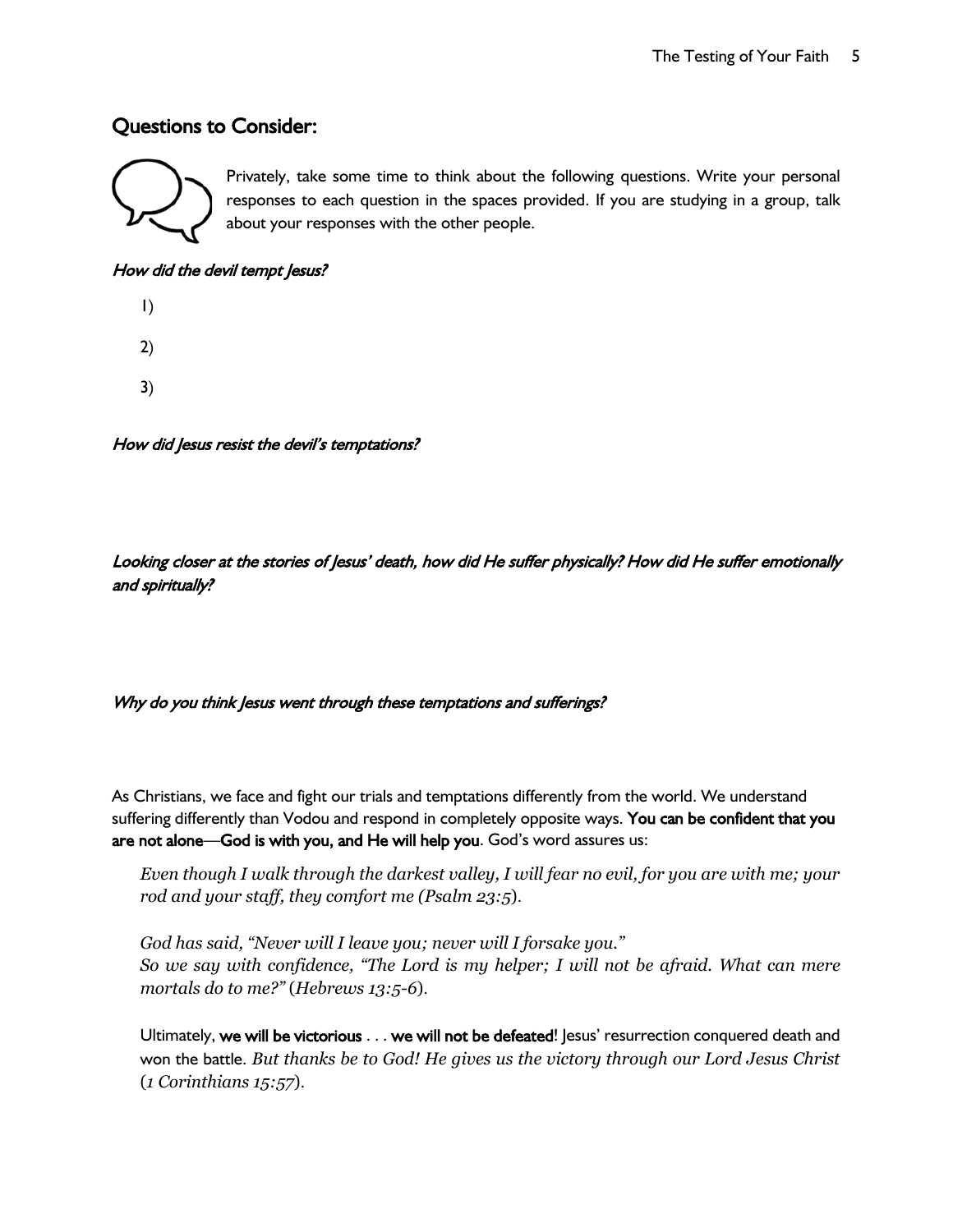# DIGGING DEEPER: OVERCOMING TRIALS AND TEMPTATIONS



In this section, you will learn about the power to overcome your testing. You will also learn about the purpose of your testing. Carefully study the Scriptures and consider how they apply to your life.

## 1. GOD IS COMPASSIONATE

Considering Jesus' temptations and suffering, the Bible says, "*For we do not have a high priest who is unable to empathize with our weaknesses, but we have one who has been tempted in every way, just as we are—yet he did not sin. Let us then approach God's throne of grace with confidence, so that we may receive mercy and find grace to help us in our time of need*" (*Hebrews 4:15-16*).

Is God able to understand your trials and temptations? Why?

How does that make you feel about going to Jesus with your sufferings and temptations?

How should we approach God with our weaknesses?

If we approach God with confidence, what does He promise?

Jesus is compassionate and will show you mercy because He suffered everything that you will experience and more, yet without sin. He endured and overcame the limits of suffering.

## 2. GOD HELPS YOU WHEN TEMPTED

Jesus taught us to pray, "*lead us not into temptation, but deliver us from the evil one*" (*Matthew 6:13*).

*So, if you think you are standing firm, be careful that you don't fall! No temptation has overtaken you except what is common to mankind. And God is faithful; he will not let you be tempted beyond what you can bear. But when you are tempted, he will also provide a way out so that you can endure it* (*1 Corinthians 10:12-13*).

### What is the warning?

What is a common truth about your temptations?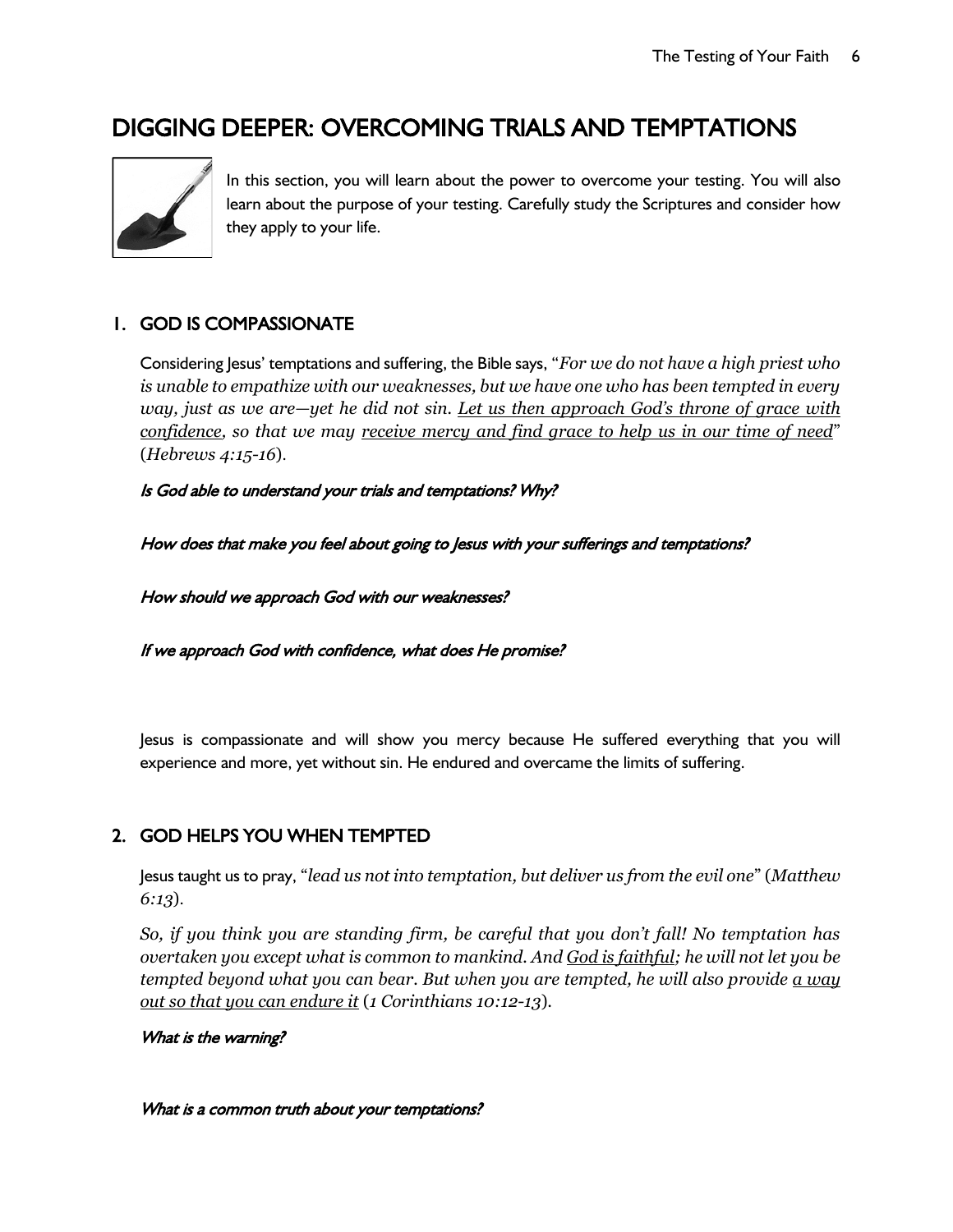#### What does God promise:

1)

2)

### 3. GOD HELPS YOU AGAINST THE SPIRITUAL FORCES OF EVIL

Not all of your struggles are against human forces. You will encounter attacks by spiritual forces fighting against God. God's word warns and promises us:

"*Be alert and of sober mind. Your enemy the devil prowls around like a roaring lion looking for someone to devour. Resist him, standing firm in the faith, because you know that the family of believers throughout the world is undergoing the same kind of sufferings.*" (*1 Peter 5:8-9*).

"*Submit yourselves, then, to God. Resist the devil, and he will flee from you. Come near to God and he will come near to you*" (*James 4:7, 8*).

God provides us with weapons to resist the devil.

*For though we live in the world, we do not wage war as the world does. The weapons we fight with are not the weapons of the world. On the contrary, they have divine power to demolish strongholds. We demolish arguments and every pretension that sets itself up against the knowledge of God, and we take captive every thought to make it obedient to Christ* (*2 Corinthians 10:3-5*).

Read about these weapons of divine power from Ephesians 6:10-18.

*Finally, be strong in the Lord and in his mighty power. Put on the full armor of God, so that you can take your stand against the devil's schemes. For our struggle is not against flesh and blood, but against the rulers, against the authorities, against the powers of this dark world and against the spiritual forces of evil in the heavenly realms. Therefore put on the full armor of God, so that when the day of evil comes, you may be able to stand your ground, and after you have done everything, to stand. Stand firm then, with the belt of truth buckled around your waist, with the breastplate of righteousness in place, and with your feet fitted with the readiness that comes from the gospel of peace. In* 

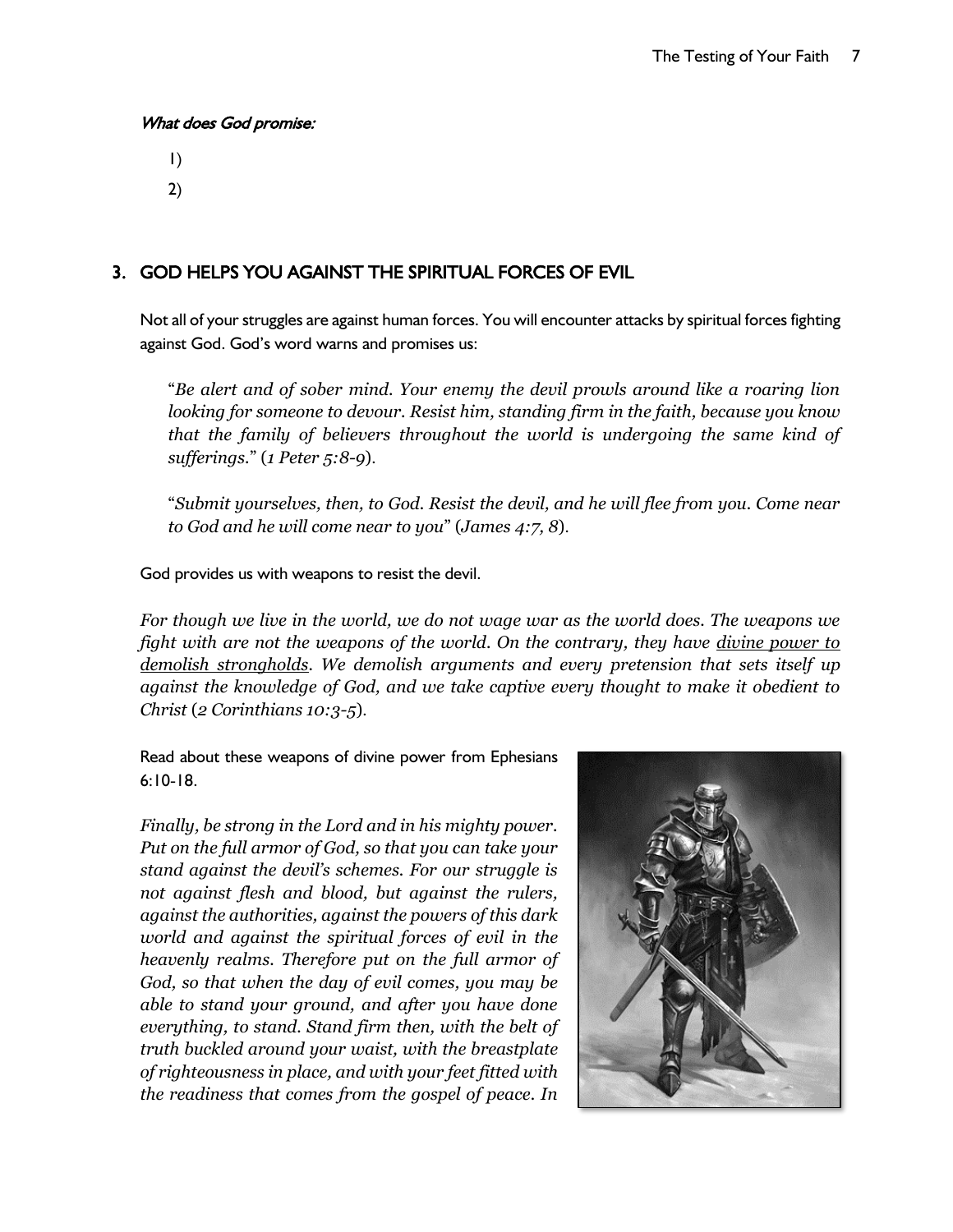*addition to all this, take up the shield of faith, with which you can extinguish all the flaming arrows of the evil one. Take the helmet of salvation and the sword of the Spirit, which is the word of God. And pray in the Spirit on all occasions with all kinds of prayers and requests. With this in mind, be alert and always keep on praying for all the Lord's people.*

#### To resist evil, what are six pieces of equipment needed and their function?

1) belt - truth 2) 3) 4) 5) 6)

How are you instructed to pray?

## 4. GOD HAS A PURPOSE

When our faith is tested, we often ask why? And where is God?



Many religions attempt to explain suffering. Most connect the cause of suffering to wrongdoing. In the Biblical story of Job, he encountered a severe testing of his faith. Three friends came to him and accused him of doing something wrong because they believed God only punishes bad people. But this is not true. God does not always work that way. Sometimes bad things happen to good people. Not all failures are the direct result of our own shortcomings. Many are the result of circumstances outside our control.

In Haiti, many turn to Vodou to discover the source of their suffering, to obtain relief, and to change their fortunes, especially for healing or release from a tormenting evil spirit. Some believe suffering is the result of offending a loa or failing to offer an appropriate sacrifice. Others fear hidden spirits and curses laid in their path to be the source of their misfortune.

Your suffering and illnesses are not caused by a failure to perform some ceremony that has offended the loas or because you angered the spirits by accidentally stepping on magic powder or touching an ouanga. An amulet or garde will not protect you.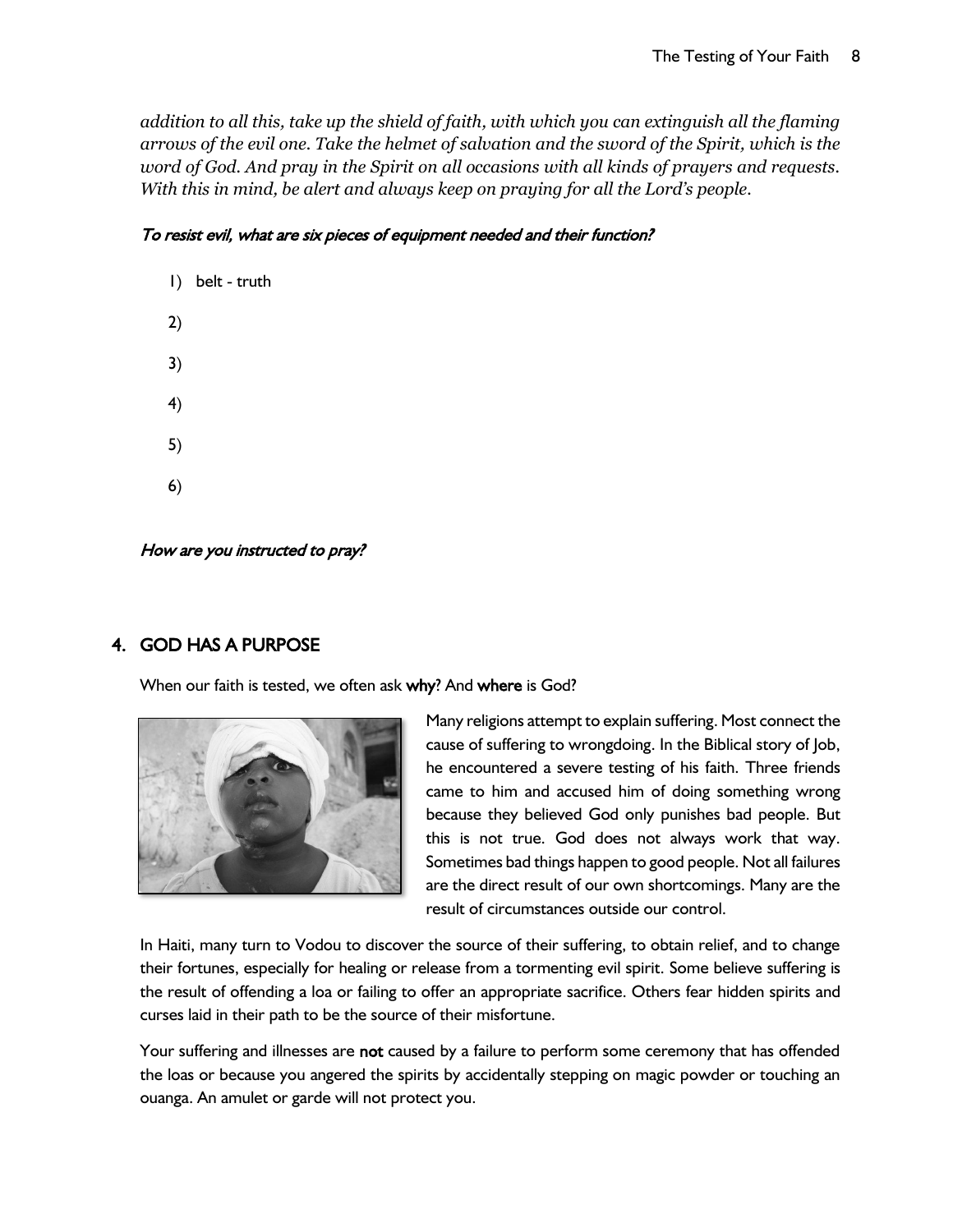God takes our trials and temptations and uses them for a greater purpose. God's word tells us that your trials are to make you stronger and purer. Your testing is not to defeat you. To understand how God uses your trials for something greater read James 1:2-4.

*Consider it pure joy, my brothers and sisters, whenever you face trials of many kinds, because you know that the testing of your faith produces perseverance. Let perseverance finish its work so that you may be mature and complete, not lacking anything*.

When you face trials, what should you do?

What does the testing of your faith produce?

Perseverance is continued effort to do something despite the difficulties, obstacles, failures, opposition, or delays. What is result of perseverance?

The following verses explain how God works in your suffering:

*We also glory in our sufferings, because we know that suffering produces perseverance; perseverance, character; and character, hope. And hope does not put us to shame, because God's love has been poured out into our hearts through the Holy Spirit, who has been given to us* (*Romans 5:3-5*).

*And we know that God causes everything to work together for the good of those who love God and are called according to his purpose for them* (*Romans 8:28 NLT*).

Can you think of a time when God turned your suffering into something good? Did you learn any lessons from your testing?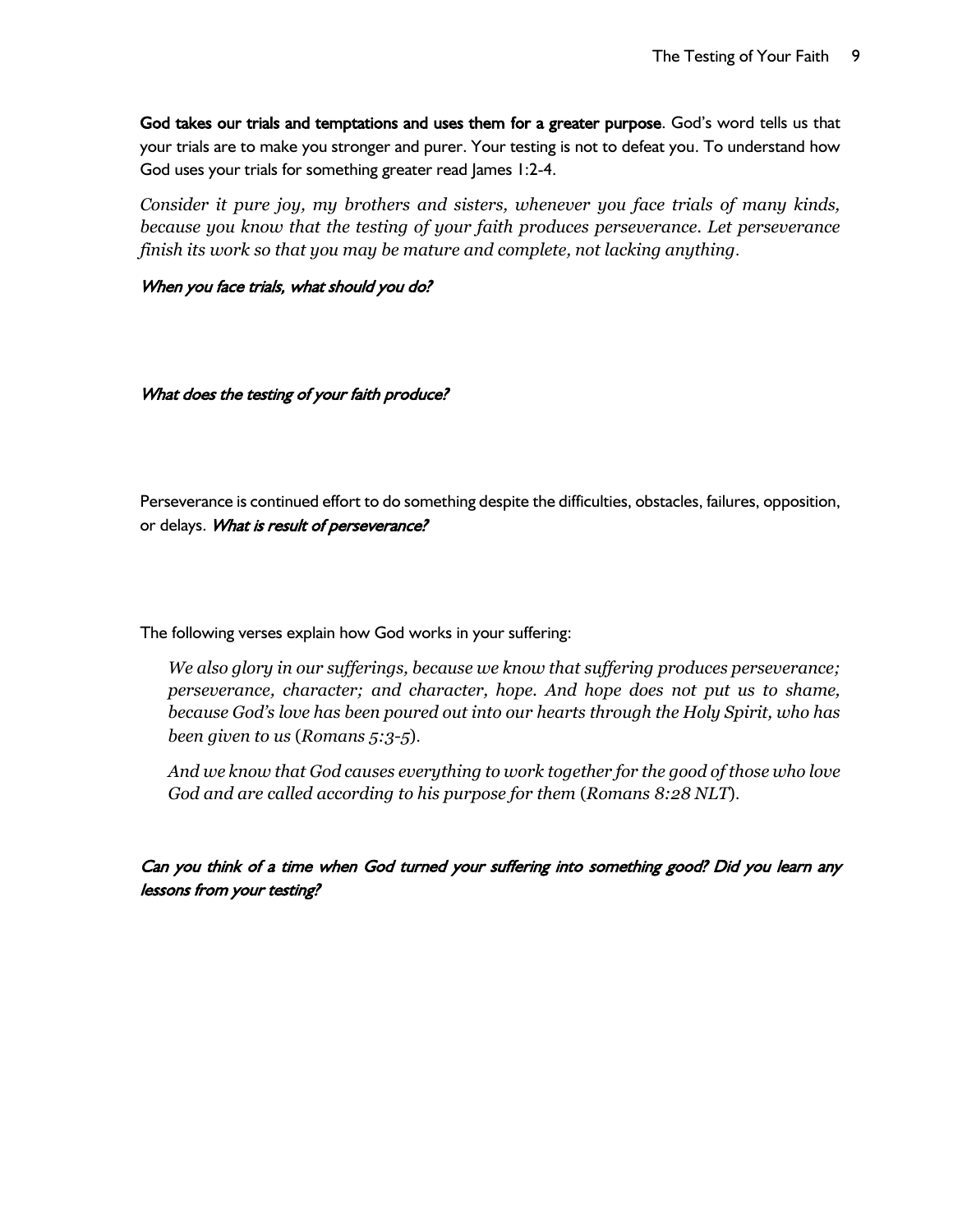# FINDING COURAGE AND STRENGTH IN GOD'S PROMISES



. . . . . . . .  God's word is a tremendous source of strength and comfort when your faith is tested. It has many powerful promises. Romans 8 contains several reassuring promises. Read the verses below and underline words and phrases that give you courage and hope.

*I consider that our present sufferings are not worth comparing with the glory that will be revealed in us. . . . we ourselves, who have the firstfruits of the Spirit,* 

*groan inwardly as we wait eagerly for our adoption to sonship, the redemption of our bodies. For in this hope we were saved. But hope that is seen is no hope at all. Who hopes for what they already have? But if we hope for what we do not yet have, we wait for it patiently.*

*In the same way, the Spirit helps us in our weakness. We do not know what we ought to pray for, but the Spirit himself intercedes for us through wordless groans. And he who searches our hearts knows the mind of the Spirit, because the Spirit intercedes for God's people in accordance with the will of God.*

*And we know that in all things God works for the good of those who love him, who have been called according to his purpose. For those God foreknew he also predestined to be conformed to the image of his Son, that he might be the firstborn among many brothers and sisters. And those he predestined, he also called; those he called, he also justified; those he justified, he also glorified.*

*What, then, shall we say in response to these things? If God is for us, who can be against us? He who did not spare his own Son, but gave him up for us all—how will he not also, along with him, graciously give us all things? Who will bring any charge against those whom God has chosen? It is God who justifies. Who then is the one who condemns? No one. Christ Jesus who died—more than that, who was raised to life—is at the right hand of God and is also interceding for us. Who shall separate us from the love of Christ? Shall trouble or hardship or persecution or famine or nakedness or danger or sword? As it is written:*

*"For your sake we face death all day long; we are considered as sheep to be slaughtered."*

*No, in all these things we are more than conquerors through him who loved us. For I am convinced that neither death nor life, neither angels nor demons, neither the present nor the future, nor any powers, neither height nor depth, nor anything else in all creation, will be able to separate us from the love of God that is in Christ Jesus our Lord* (*Romans 8:18, 23-39*).

#### What words and promises were most helpful to you? Write them in the space below.